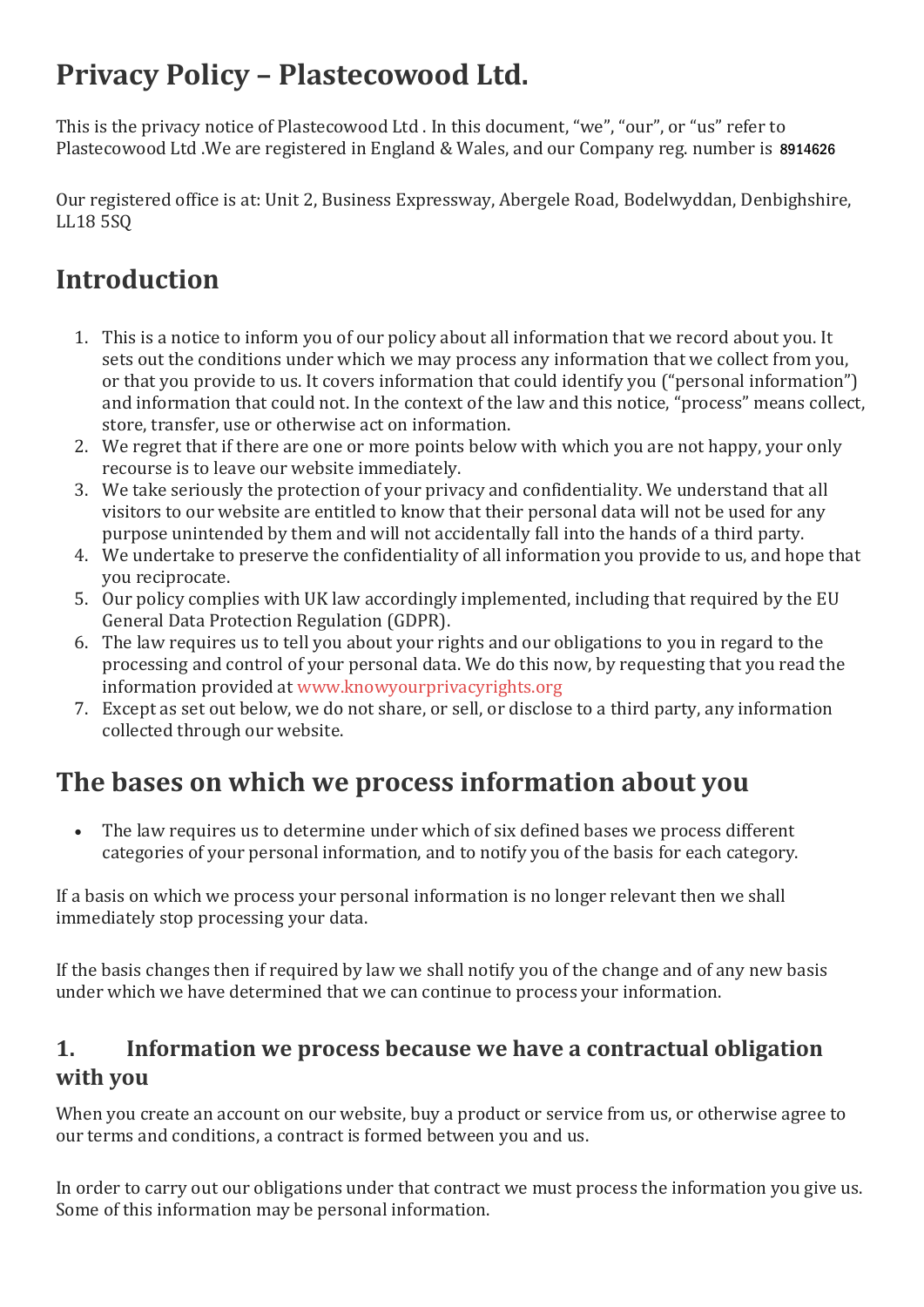We may use it in order to:

1.

- 1. verify your identity for security purposes
- 2. sell products to you
- 3. provide you with our services
- 4. provide you with suggestions and advice on products, services and how to obtain the most from using our website

We process this information on the basis there is a contract between us, or that you have requested we use the information before we enter into a legal contract.

Additionally, we may aggregate this information in a general way and use it to provide class information, for example to monitor our performance with respect to a particular service we provide. If we use it for this purpose, you as an individual will not be personally identifiable.

We shall continue to process this information until the contract between us ends or is terminated by either party under the terms of the contract.

#### **2. Information we process with your consent**

Through certain actions when otherwise there is no contractual relationship between us, such as when you browse our website or ask us to provide you more information about our business, including job opportunities and our products and services, you provide your consent to us to process information that may be personal information.

Wherever possible, we aim to obtain your explicit consent to process this information, for example, by asking you to agree to our use of cookies.

Sometimes you might give your consent implicitly, such as when you send us a message by e-mail to which you would reasonably expect us to reply.

Except where you have consented to our use of your information for a specific purpose, we do not use your information in any way that would identify you personally. We may aggregate it in a general way and use it to provide class information, for example to monitor the performance of a particular page on our website.

If you have given us explicit permission to do so, we may from time to time pass your name and contact information to selected associates whom we consider may provide services or products you would find useful.

We continue to process your information on this basis until you withdraw your consent or it can be reasonably assumed that your consent no longer exists.

You may withdraw your consent at any time by instructing us via emailing info@plastecowood.com However, if you do so, you may not be able to use our website or our services further.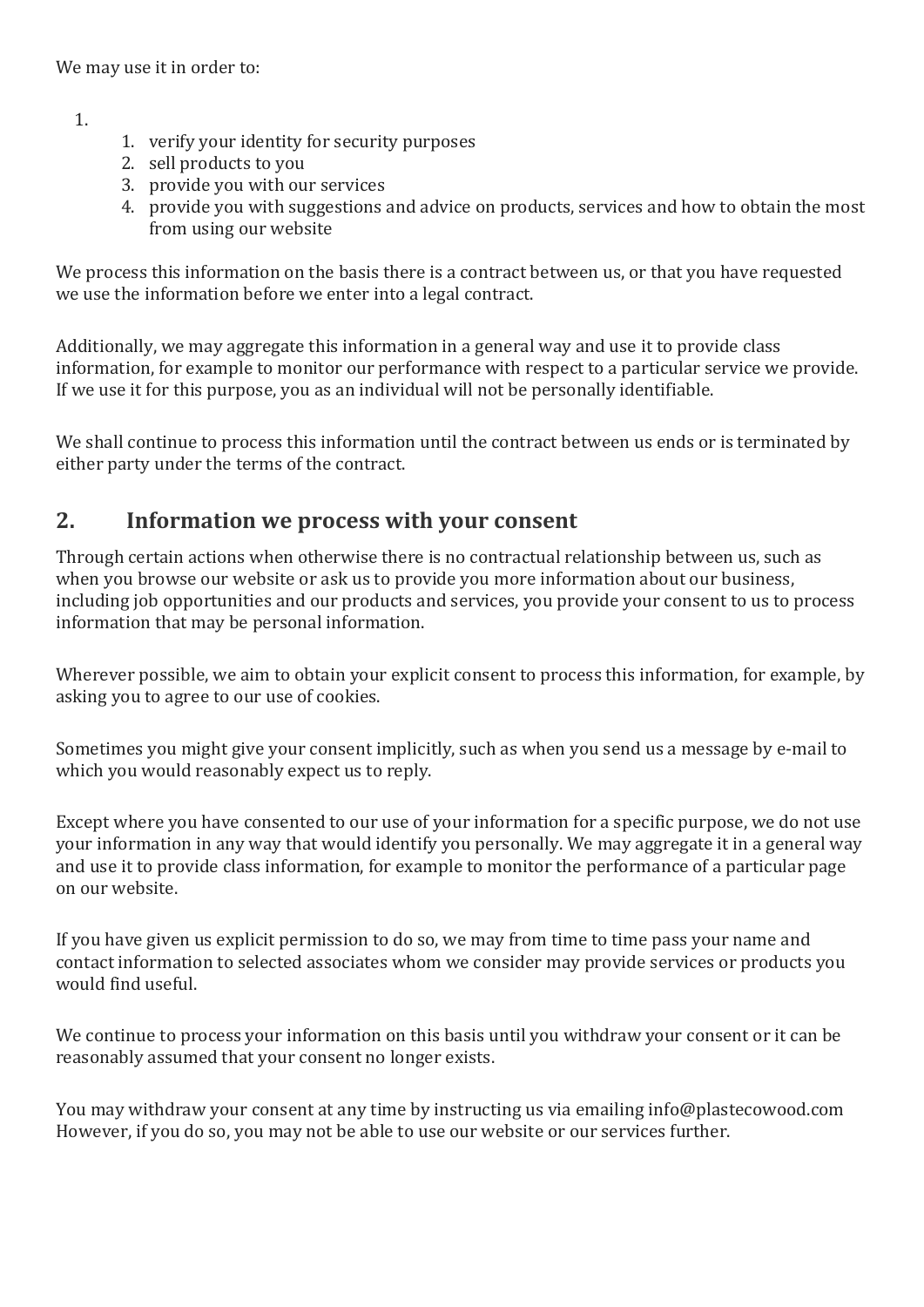### **3. Information we process for the purposes of legitimate interests**

We may process information on the basis there is a legitimate interest, either to you or to us, of doing so.

Where we process your information on this basis, we do after having given careful consideration to:

1.

- whether the same objective could be achieved through other means
- whether processing (or not processing) might cause you harm
- whether you would expect us to process your data, and whether you would, in the round, consider it reasonable to do so

For example, we may process your data on this basis for the purposes of:

- record-keeping for the proper and necessary administration of our business
- responding to unsolicited communication from you to which we believe you would expect a response
- protecting and asserting the legal rights of any party
- insuring against or obtaining professional advice that is required to manage business risk
- protecting your interests where we believe we have a duty to do so

### **4. Information we process because we have a legal obligation**

We are subject to the law like everyone else. Sometimes, we must process your information in order to comply with a statutory obligation.

For example, we may be required to give information to legal authorities if they so request or if they have the proper authorisation such as a search warrant or court order.

This may include your personal information.

# **Specific uses of information you provide to us**

### **5. Complaints regarding content on our website**

If you complain about any of the content on our website, we shall investigate your complaint.

If we feel it is justified or if we believe the law requires us to do so, we shall remove the content while we investigate.

If we think your complaint is vexatious or without any basis, we shall not correspond with you about it.

### **6. Information relating to your method of payment**

Payment information is never taken by us or transferred to us through our website.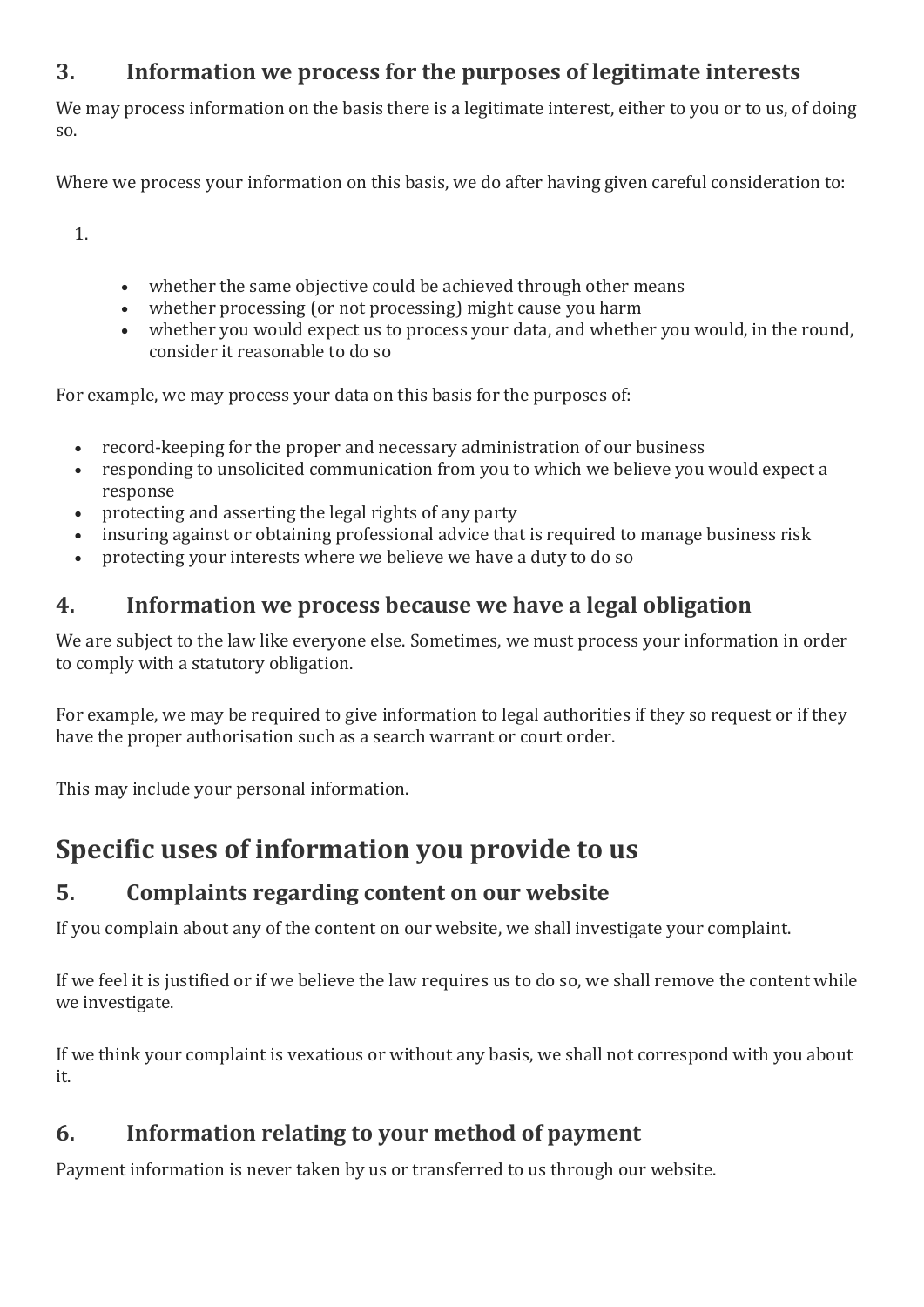If payment is made over the phone, this is dealt with by authorised staff only. No card details are stored.

# **7. Job application and employment**

If you send us information in connection with a job application, we may keep it for up to three years in case we decide to contact you at a later date.

If we employ you, we collect information about you and your work from time to time throughout the period of your employment. This information will be used only for purposes directly relevant to your employment. After your employment has ended, we will keep your file for six years before destroying or deleting it.

### **8. Sending a message to our support team**

When you contact us, whether by telephone, through our website or by e-mail, we collect the data you have given to us in order to reply with the information you need.

We record your request and our reply in order to increase the efficiency of our business.

We keep personally identifiable information associated with your message, such as your name and email address so as to be able to track our communications with you to provide a high quality service.

## **9. Complaining**

When we receive a complaint, we record all the information you have given to us.

We use that information to resolve your complaint.

If your complaint reasonably requires us to contact some other person, we may decide to give to that other person some of the information contained in your complaint. We do this as infrequently as possible, but it is a matter for our sole discretion as to whether we do give information, and if we do, what that information is.

We may also compile statistics showing information obtained from this source to assess the level of service we provide, but not in a way that could identify you or any other person.

# **Use of information we collect through automated systems when you visit our website**

## **10. Cookies**

Cookies are small text files that are placed on your computer's hard drive by your web browser when you visit any website. They allow information gathered on one web page to be stored until it is needed for use on another, allowing a website to provide you with a personalised experience and the website owner with statistics about how you use the website so that it can be improved.

The law states that we can store cookies on your device if they are strictly necessary for the operation of this site. For all other types of cookies we need your permission.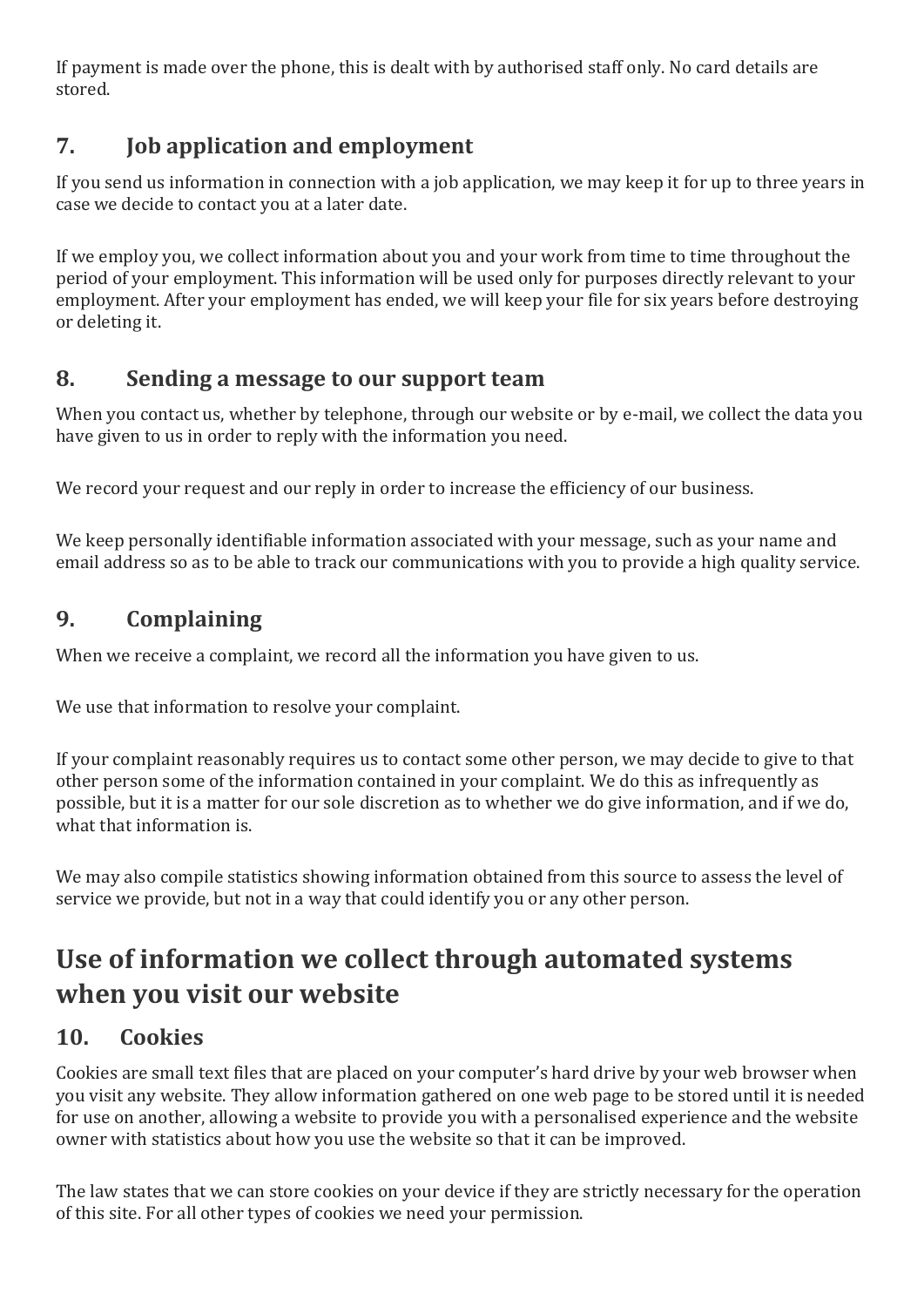When you first visit our website, we ask you whether you wish us to use cookies. If you choose not to accept them, we shall not use them for your visit except to record that you have not consented to their use for any other purpose.

## **11. Personal identifiers from your browsing activity**

Requests by your web browser to our servers for web pages and other content on our website are recorded.

We record information such as your geographical location, your Internet service provider and your IP address. We also record information about the software you are using to browse our website, such as the type of computer or device and the screen resolution.

We use this information in aggregate to assess the popularity of the webpages on our website and how we perform in providing content to you.

If combined with other information we know about you from previous visits, the data possibly could be used to identify you personally, even if you are not signed in to our website.

# **12. Our use of re-marketing**

Re-marketing involves placing a cookie on your computer when you browse our website in order to be able to serve to you an advert for our products or services when you visit some other website.

We may use a third party to provide us with re-marketing services from time to time. If so, then if you have consented to our use of cookies, you may see advertisements for our products and services on other websites.

# **Disclosure and sharing of your information**

## **13. Information we obtain from third parties**

Although we do not disclose your personal information to any third party (except as set out in this notice), we sometimes receive data that is indirectly made up from your personal information from third parties whose services we use.

## **14. Data may be processed outside the European Union**

We may also use outsourced services in countries outside the European Union from time to time in other aspects of our business.

Accordingly data obtained within the UK or any other country could be processed outside the European Union.

For example, some of the software our website uses may have been developed outside of the UK.

# **Access to your own information**

# **15. Access to your personal information**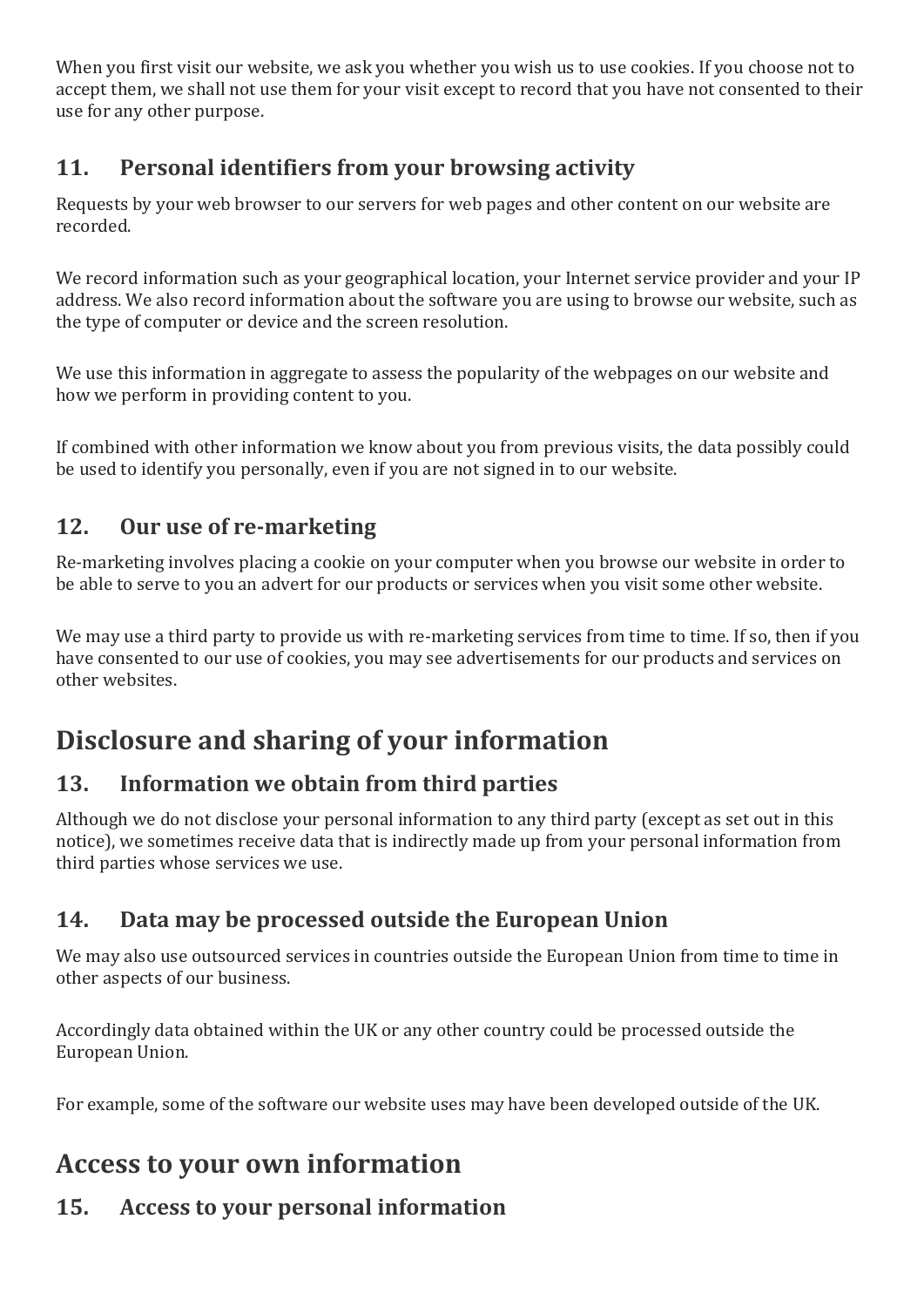- 1. To obtain a copy of any information that is not provided on our website you may send us a request at info@plastecowood.com.
- 2. After receiving the request, we will tell you when we expect to provide you with the information, and whether we require any fee for providing it to you.

## **17. Removal of your information**

If you wish us to remove personally identifiable information from our website, you may contact us at info@plastecowood.com

This may limit the service we can provide to you.

# **18. Verification of your information**

When we receive any request to access, edit or delete personal identifiable information we shall first take reasonable steps to verify your identity before granting you access or otherwise taking any action. This is important to safeguard your information.

# **Other matters**

### **19. Use of site by children**

1.

- 1. We do not sell products or provide services for purchase by children, nor do we market to children.
- 2. If you are under 18, you may use our website only with consent from a parent or guardian

### **20. Encryption of data sent between us**

We use Secure Sockets Layer (SSL) certificates to verify our identity to your browser and to encrypt any data you give us.

Whenever information is transferred between us, you can check that it is done so using SSL by looking for a closed padlock symbol or other trust mark in your browser's URL bar or toolbar.

### **21. How you can complain**

- 1.
- 1. If you are not happy with our privacy policy or if have any complaint then you should tell us by email. Our address is info@plastecowood.com
- 2. If a dispute is not settled then we hope you will agree to attempt to resolve it by engaging in good faith with us in a process of mediation or arbitration.
- 3. If you are in any way dissatisfied about how we process your personal information, you have a right to lodge a complaint with the Information Commissioner's Office. This can be done at<https://ico.org.uk/concerns/>

# **22. Retention period for personal data**

Except as otherwise mentioned in this privacy notice, we keep your personal information only for as long as required by us:

**16.**